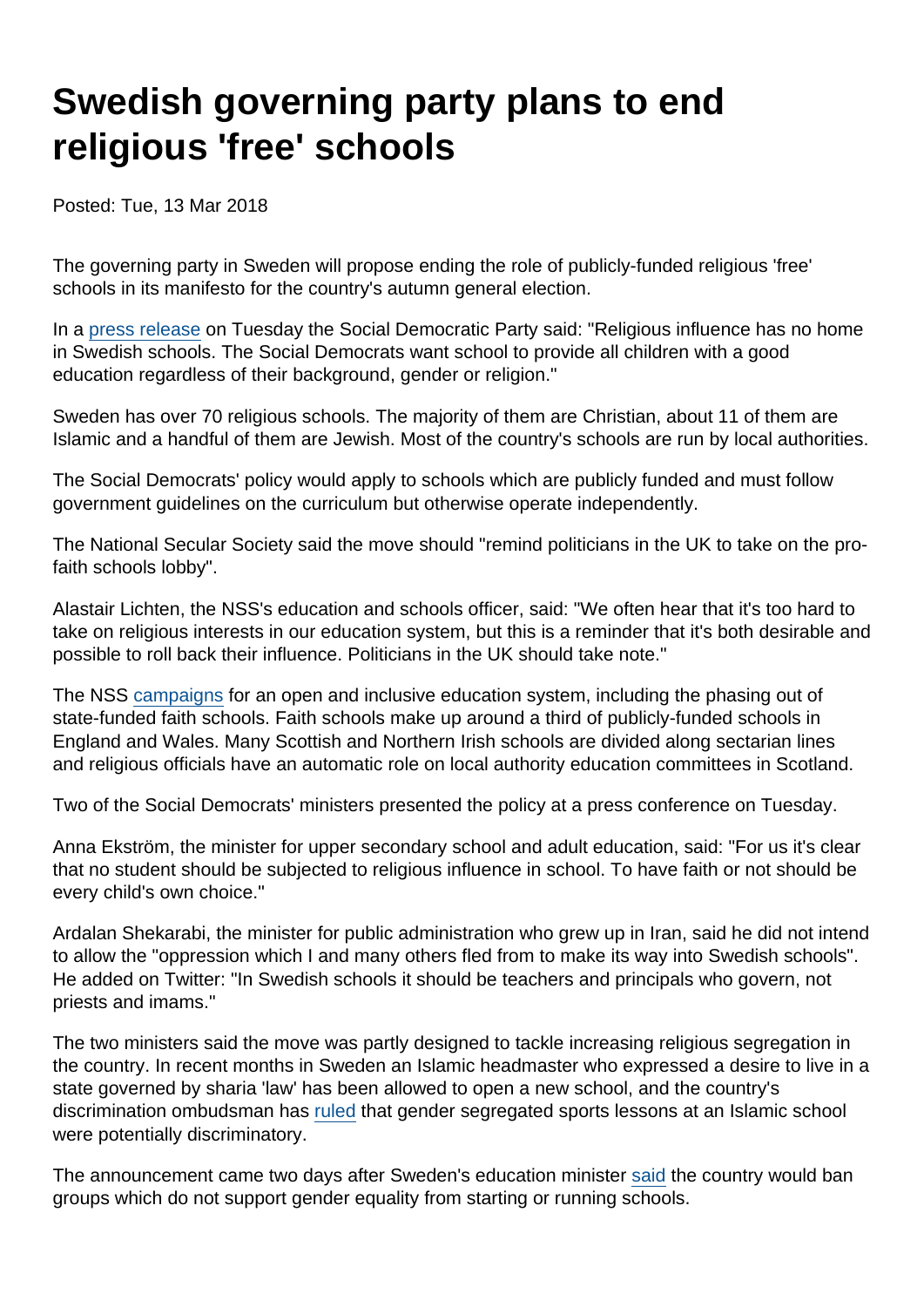In an article in a Swedish newspaper Gustav Fridolin wrote: "The regulatory framework will be tightened. Those who do not support fundamental values around equality and human rights should be stopped from running free schools in Sweden.

"No child should be exposed to direct or indirect compulsion to take part in religious activities in any school in Sweden. And all education should be completely free of religious influence."

In an accompanying interview he said the government - which the Social Democrats lead in a minority arrangement with the Greens - was not interested in bringing in a total ban on religious schools in Sweden.

The Social Democrats will also propose a new law testing the fitness of those who propose starting and running independent schools.

## Join our national campaign against faith schools

We campaign for an inclusive and secular education system free from any form of religious privilege, partisanship, proselytization or discrimination. Please consider a donation, from as little as £1 a month, to help support our work in this area.

P.S. make sure to check out the related campaigns below.

- [Find out more](https://www.secularism.org.uk/faith-schools/)
- [Donate](https://www.secularism.org.uk/donate.html)
- [Share on What's App](whatsapp://send?text=http://www.secularism.org.uk/news/2018/03/swedish-governing-party-will-propose-ending-religious-free-schools?format=pdf)
- [Share on Facebook](https://www.facebook.com/sharer/sharer.php?u=http://www.secularism.org.uk/news/2018/03/swedish-governing-party-will-propose-ending-religious-free-schools?format=pdf&t=Swedish+governing+party+plans+to+end+religious+)
- [Share on Twitter](https://twitter.com/intent/tweet?url=http://www.secularism.org.uk/news/2018/03/swedish-governing-party-will-propose-ending-religious-free-schools?format=pdf&text=Swedish+governing+party+plans+to+end+religious+)
- [Share on Email](https://www.secularism.org.uk/share.html?url=http://www.secularism.org.uk/news/2018/03/swedish-governing-party-will-propose-ending-religious-free-schools?format=pdf&title=Swedish+governing+party+plans+to+end+religious+)
- [Subscribe to RSS Feed](/mnt/web-data/www/cp-nss/feeds/rss/news)

Tags: [Education,](https://www.secularism.org.uk/news/tags/Education) [Europe](https://www.secularism.org.uk/news/tags/Europe), [Faith Schools](https://www.secularism.org.uk/news/tags/Faith+Schools)

## Related Campaigns

## [Education & schools](https://www.secularism.org.uk/education/)

Join our campaign for an inclusive and secular education system.

[Read More](https://www.secularism.org.uk/education/)

[Faith schools](https://www.secularism.org.uk/faith-schools/)